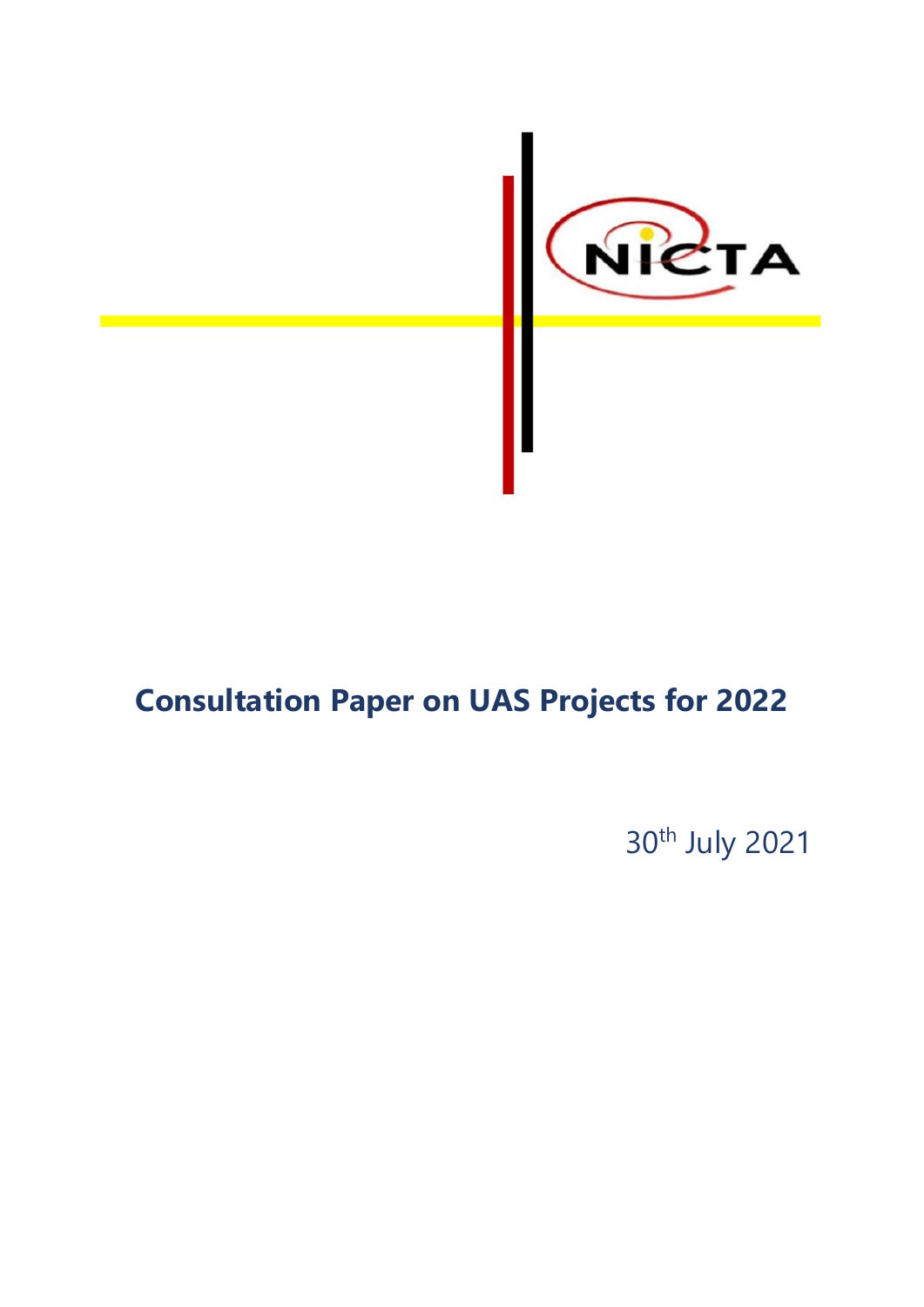# **Contents**

| 1  |  |  |  |
|----|--|--|--|
| 3  |  |  |  |
| 4  |  |  |  |
|    |  |  |  |
|    |  |  |  |
|    |  |  |  |
| 5  |  |  |  |
| 6  |  |  |  |
| 7  |  |  |  |
| 8  |  |  |  |
|    |  |  |  |
|    |  |  |  |
| 9  |  |  |  |
|    |  |  |  |
| 10 |  |  |  |
| 11 |  |  |  |
|    |  |  |  |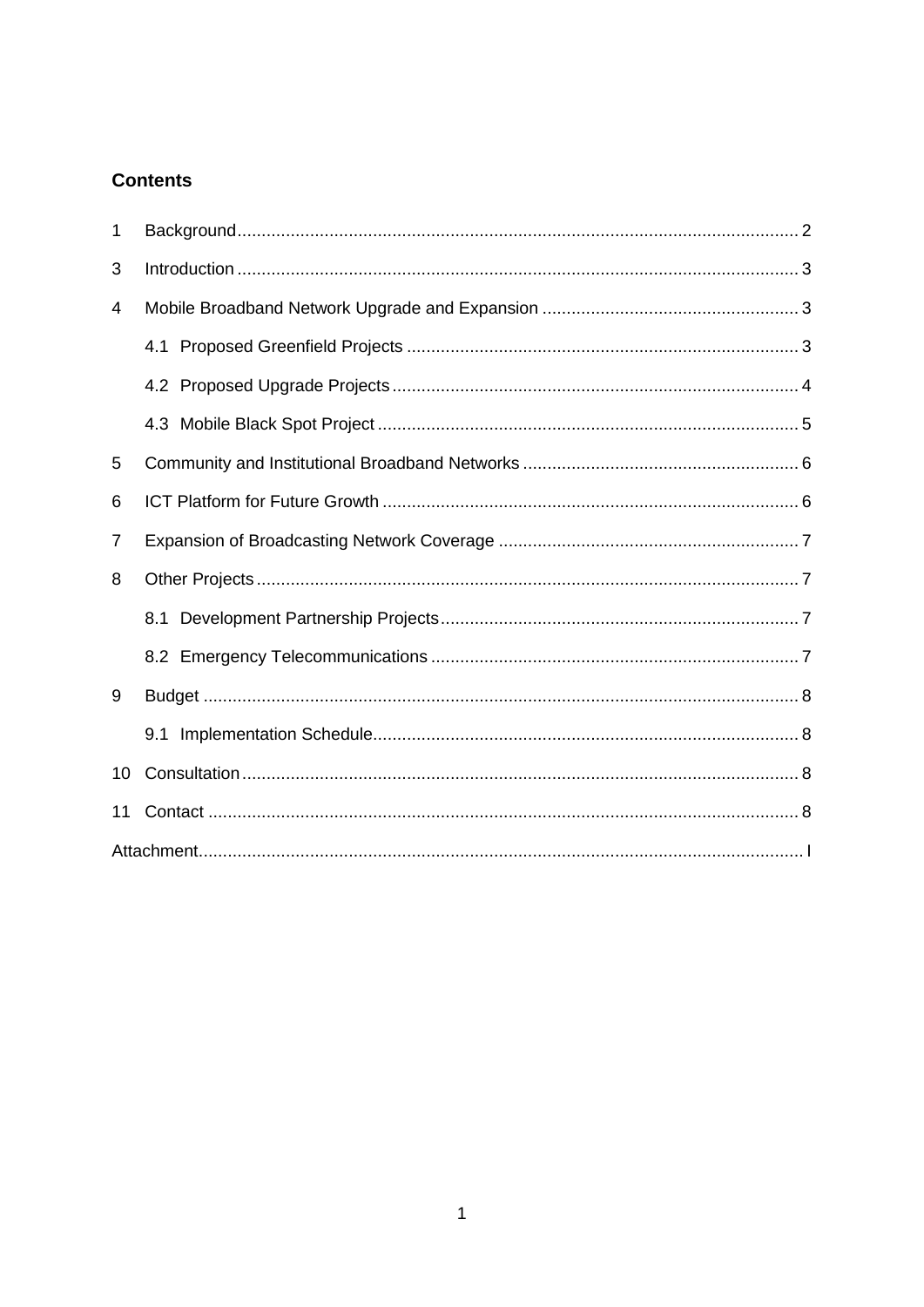#### <span id="page-2-0"></span>**1 Background**

The *National Information and Communications Technology Act 2009* (the Act) mandates the National Information and Communications Technology Authority (NICTA) to establish a Universal Access and Service Fund (UAS Fund) to promote and extend ICT services in PNG. The Act also provides for the establishment of a Universal Access and Service Board (UAS Board) and Secretariat within NICTA to implement the government's universal access and service policy and administer the UAS Fund.

Pursuant to s.108 of the Act, the UAS Board is required to engage NICTA through the UAS Secretariat to prepare a Universal Access and Service Projects Report. The report should summarize the UAS Projects under consideration for the subject year, their respective indicative costs, their proposed ranking (and the reasons) and the proposed aggregate budget.

Prior to any decision as to its 2022 Projects Report, NICTA and the UAS Board may consult with stakeholders generally, soliciting suggestions and or proposals for the UAS Projects.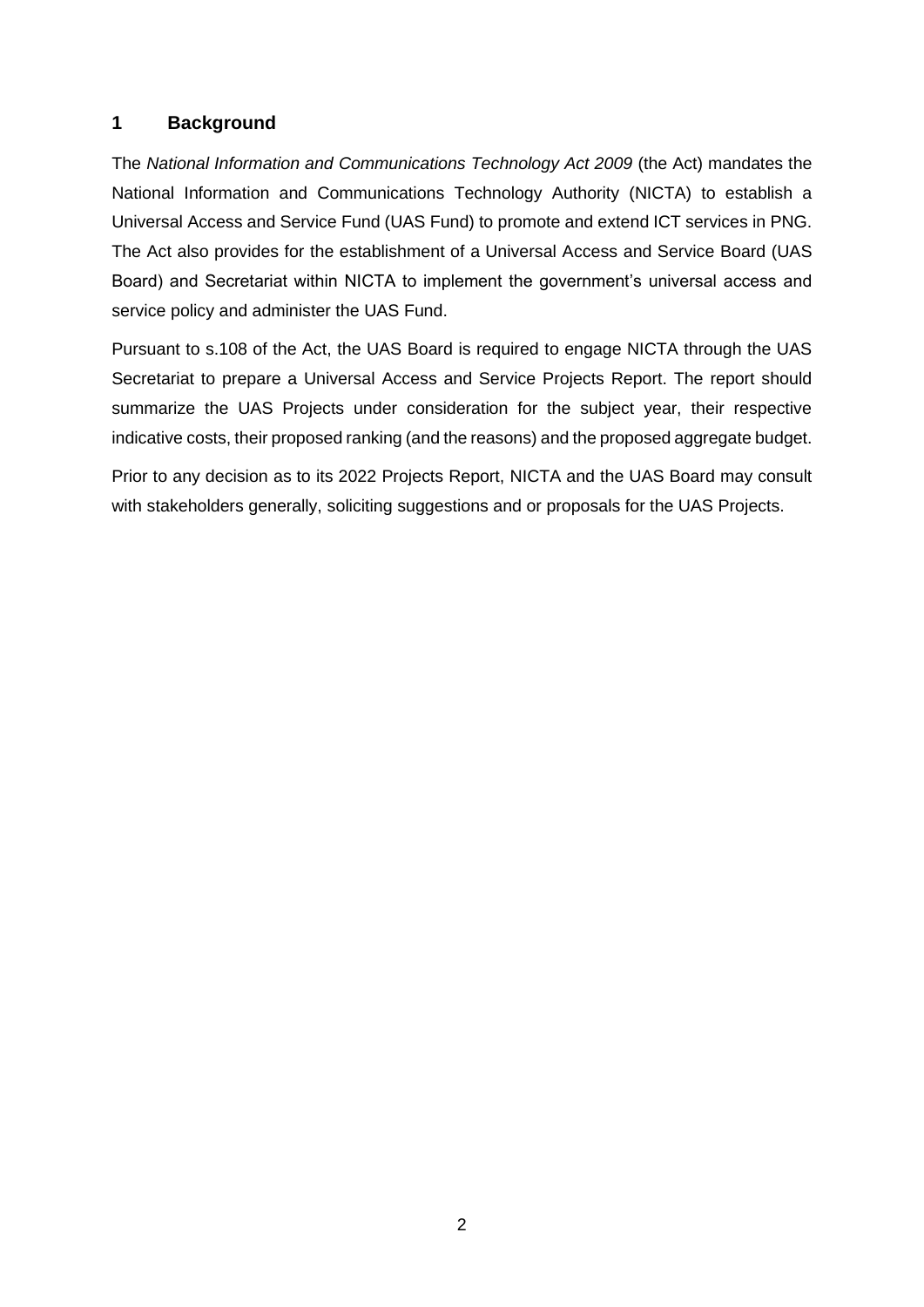# <span id="page-3-0"></span>**3 Introduction**

This consultation paper seeks comments and suggestions from stakeholders on the proposed UAS projects for 2022.

Taking into account factors relevant to the selection, costing and ranking of possible UAS Projects, the UAS Board through NICTA identifies four (4) strategic Programs that could form part of UAS implementation for 2022. For the purposes of this consultation, the four (4) programs form the basis of this consultation document.

The Government's Vision 2050 Strategy, the Medium-Term Development Strategy (2018- 2022) and the Development Strategic Plan 2020 to 2030 provide further guidance in the development of projects for 2022.

## <span id="page-3-1"></span>**4 Mobile Broadband Network Upgrade and Expansion**

The purpose of this program is to extend the coverage of advanced broadband wireless mobile communications services (at least 3G/HSPA+, 4G/LTE, or other advanced systems). The goal is to deliver reliable, high quality access to Internet and "smart" mobile applications and capabilities to as many PNG citizens as possible, where access to such services is not adequately available, and where existing licensed operators are unwilling or unable to expand their networks, due to commercial or other constraints.

There are three types of Projects included in this Program:

- New BTS sites in areas currently with no mobile service;
- Upgrade of existing 2G BTS sites; and
- Mobile Black Spot Project

#### <span id="page-3-2"></span>**4.1 Proposed Greenfield Projects**

The proposed greenfield locations are tentative and may change following consultations with the operators and communities. The total budget to implement the proposed greenfield projects is K11.0 Million

| # | <b>Proposed Project Site (LLG)</b> | <b>Location</b>                        | <b>Population</b> |
|---|------------------------------------|----------------------------------------|-------------------|
|   | Daga Rural                         | Alotau District, Milne Bay<br>Province | 7109              |
| 2 | Bwanabwana Rural                   | Samarai-Murua, Milne Bay<br>Province   | 12115             |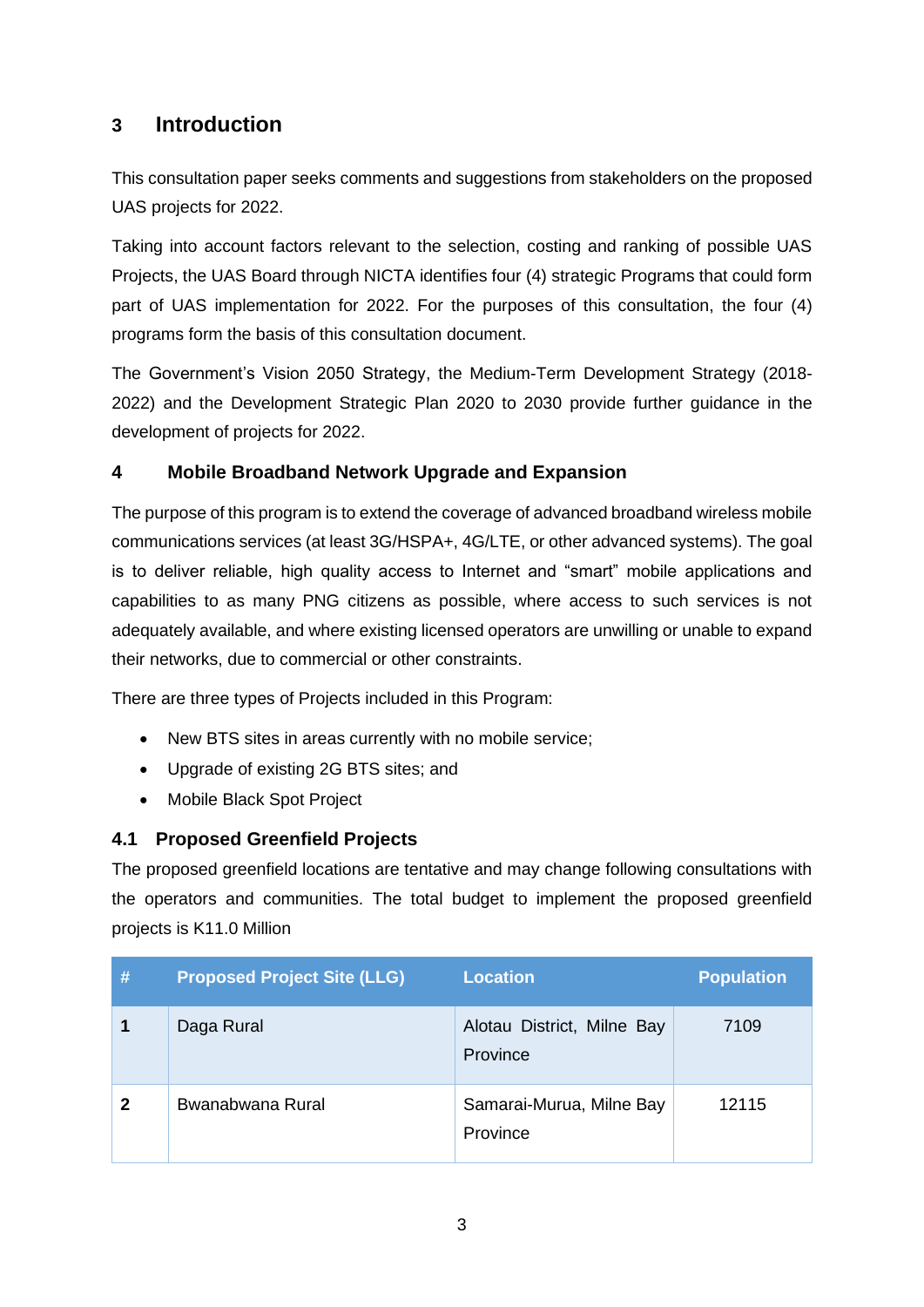| $\overline{3}$ | Yaleyemba Rural          | Samarai-Murua, Milne Bay<br>Province           | 13059 |
|----------------|--------------------------|------------------------------------------------|-------|
| 4              | Duau Rural               | Kiriwina-Good<br>Enough,<br>Milne Bay Province | 16900 |
| 5              | Kotidanga Rural          | Kerema, Gulf Province                          | 45385 |
| 6              | East Kikori Rural        | Kikori, Gulf Province                          | 11512 |
| $\overline{7}$ | <b>Guari Rural</b>       | Goilala, Central Province                      | 5602  |
| 8              | Aua Wuvulu Rural         | <b>Manus Province</b>                          | 1459  |
| 9              | Nigoherm Rural           | <b>Manus Province</b>                          | 1930  |
| 10             | Oksapmin Rural           | West<br>Sepik<br>Telefomin,<br>Province        | 18629 |
| 11             | <b>Yapsie Rural</b>      | Telefomin,<br>West<br>Sepik<br>Province        | 9146  |
| 12             | <b>Green River Rural</b> | Vanimo<br>Green,<br>West<br>Sepik Province     | 14266 |

# <span id="page-4-0"></span>**4.2 Proposed Upgrade Projects**

The proposed upgrade locations are tentative and may change following consultations with the operators and communities. The total budget to implement the proposed upgrade projects under this program is K3.0 million.

| # | <b>Proposed Project</b> | <b>Location</b>                  | <b>Population</b> |
|---|-------------------------|----------------------------------|-------------------|
|   | Afore Rural             | Ijivitari, Oro Province          | 18535             |
| 2 | Kokoda Rural            | Sohe, Oro Province               | 20925             |
| 3 | <b>Woitape Rural</b>    | <b>Woitape, Central Province</b> | 21257             |
| 4 | Cloudy Bay Rural        | Abau, Central Province           | 15578             |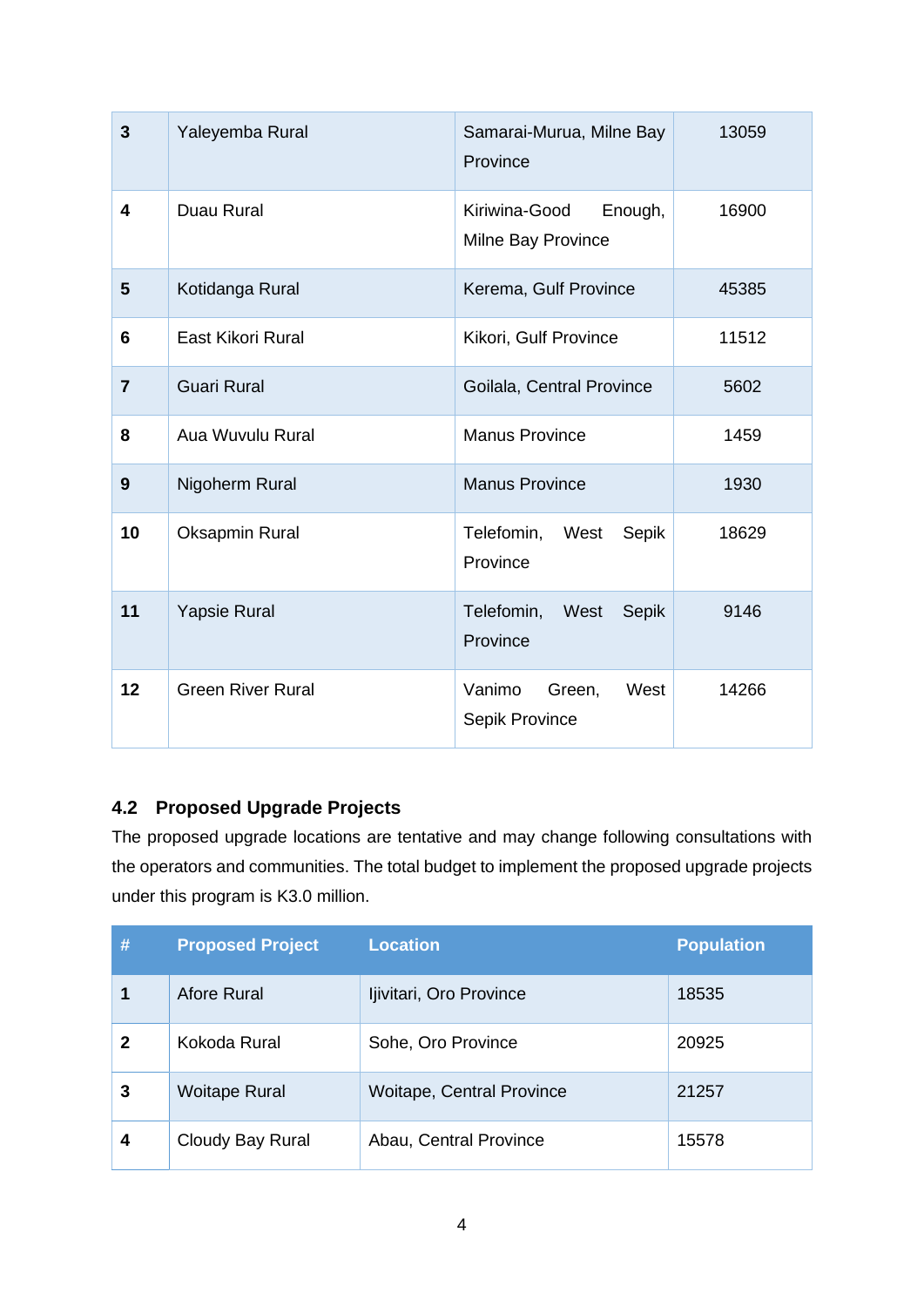| 5              | Ihu Rural                   | Kikori, Gulf Province                              | 18360 |
|----------------|-----------------------------|----------------------------------------------------|-------|
| 6              | <b>Erave Rural</b><br>15952 | Kagua Erave, Southern Highlands<br>Province        | 15952 |
| $\overline{7}$ | <b>Yelia Rural</b>          | Obura Wonenara, Eastern Highlands<br>Province      | 22065 |
| 8              | Nembi Plateu Rural          | Nipa Kutubu, Southern Highlands<br>Province        | 25216 |
| 9              | Lumusa Rural                | Mul<br>Western<br>Highlands<br>Baiyer,<br>Province | 13453 |
| 10             | Maramuni Rural              | Wabag, Enga Province                               | 14177 |
| 11             | <b>Kol Rural</b>            | Jimi, Jiwaka Province                              | 26405 |
| 12             | Kome Rural                  | Menyama, Morobe Province                           | 31043 |
| 13             | Simbai Rural                | Middle Ramu, Madang Province                       | 18595 |
| 14             | Karawari Rural              | Angoram, East Sepik Province                       | 14204 |
| 15             | Amanab Rural                | Vanimo Green, West Sepik Province                  | 11869 |
| 16             | Selau/Suir Rural            | North Bougainville, AROB                           | 15141 |
| 17             | <b>Bana Rural</b>           | South Bougainville, AROB                           | 22457 |
| 18             | Murat                       | Kavieng, New Ireland Province                      | 4210  |
| 19             | <b>Sinivit Rural</b>        | Pomio, East New Britain Province                   | 19103 |
| 20             | Kandrian Coastal Rural      | Kandrian/Gloucester                                | 17073 |

# <span id="page-5-0"></span>**4.3 Mobile Black Spot Project**

Mobile Blackspots are locations well within coverage areas of mobile towers but do not have sufficient signal strength/coverage due topography/other restraints to signal propagation.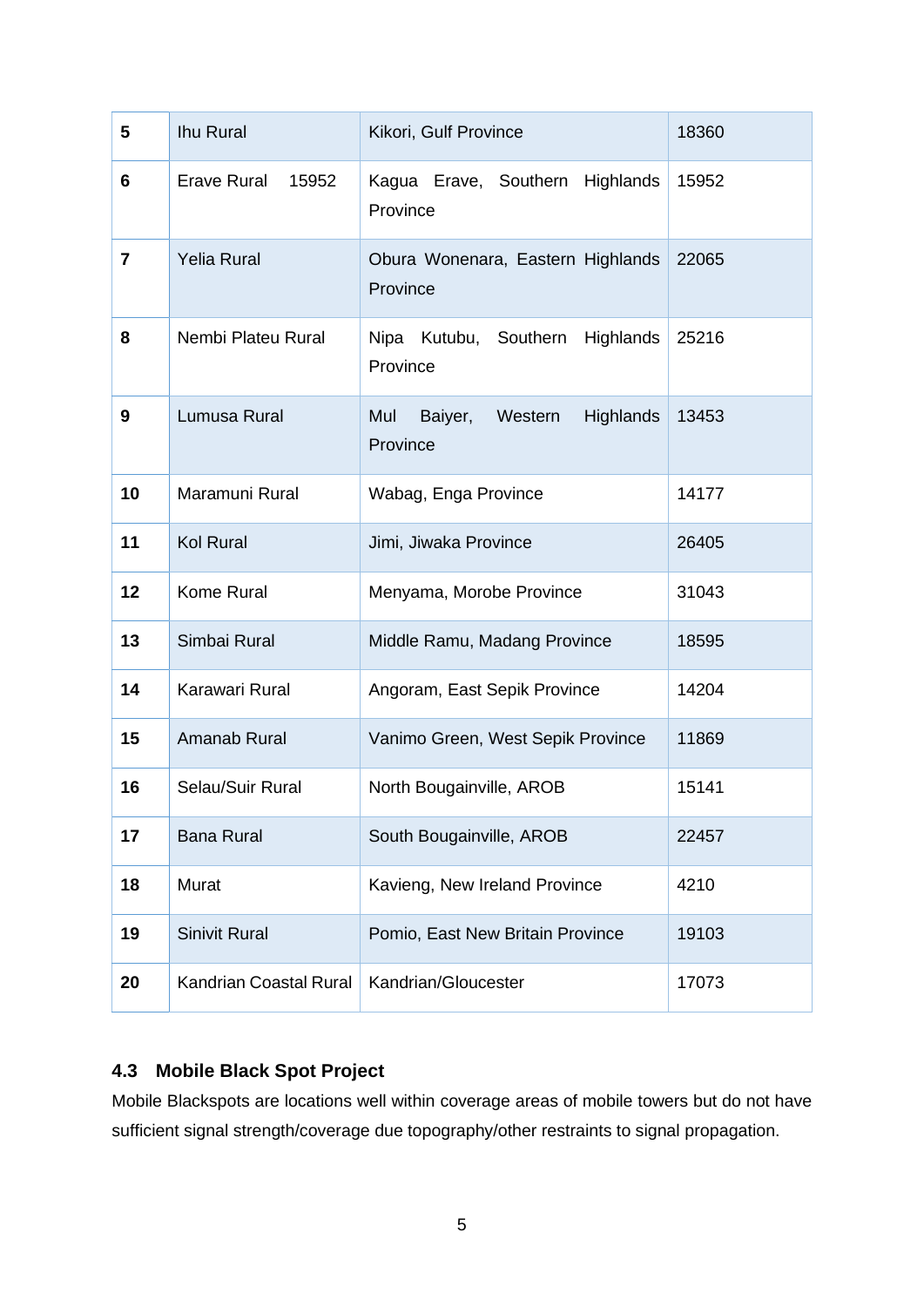Proponents under for mobile blackspot projects are requested to complete and submit the Project Proposal Form which is attached to this paper.

## <span id="page-6-0"></span>**5 Community and Institutional Broadband Networks**

The purpose of this program is to help deliver high-speed fixed broadband Internet connections to selected communities, with services and capacity widely available to public institutions as well as local businesses and households, on an affordable basis throughout each designated local service area. To achieve these outcomes, the Community Broadband Program will support projects in a limited number of designated locations. The program consists of three categories of projects:

- Broadband Network Access and Service;
- Institutional Connectivity; and
- Community ICT Centres (CICs)

Interested institutions are requested to complete and submit the Project Proposal Form (annexed to this paper as Attachment A) which will be considered for implementation in 2022. Target institutions include schools/learning centres, health centres, community resource centres or other public institutions.

The proposed budget for this program is K2 million.

#### <span id="page-6-1"></span>**6 ICT Platform for Future Growth**

This program focuses on the demand side of ICT development objectives, to ensure that citizens and communities are able to gain the most benefits from the installation and availability of advanced broadband ICT networks and services. Different groups of users will find value in different types of ICT applications, functions, devices, and services, but there will in all cases be a wide scope of potential uses for individuals, families, small businesses, and others to improve their livelihood through the use of advanced ICTs.

The purpose of this program is therefore to help develop a platform for the future, long-term development of ICT utilization and opportunities across Papua New Guinea society. Projects in this area will support the development of creative, innovative, and high value ICT activities within communities across PNG, which will tap into the resources and knowledge of the local populations. In turn, NICTA envisages that such Projects will encourage further investment in and development of innovative ICT networks and services throughout the country.

There are two (2) main components to this program, which can be implemented as independent UAS Projects or in combination with other Fund Programs.

• ICT Applications and Content; and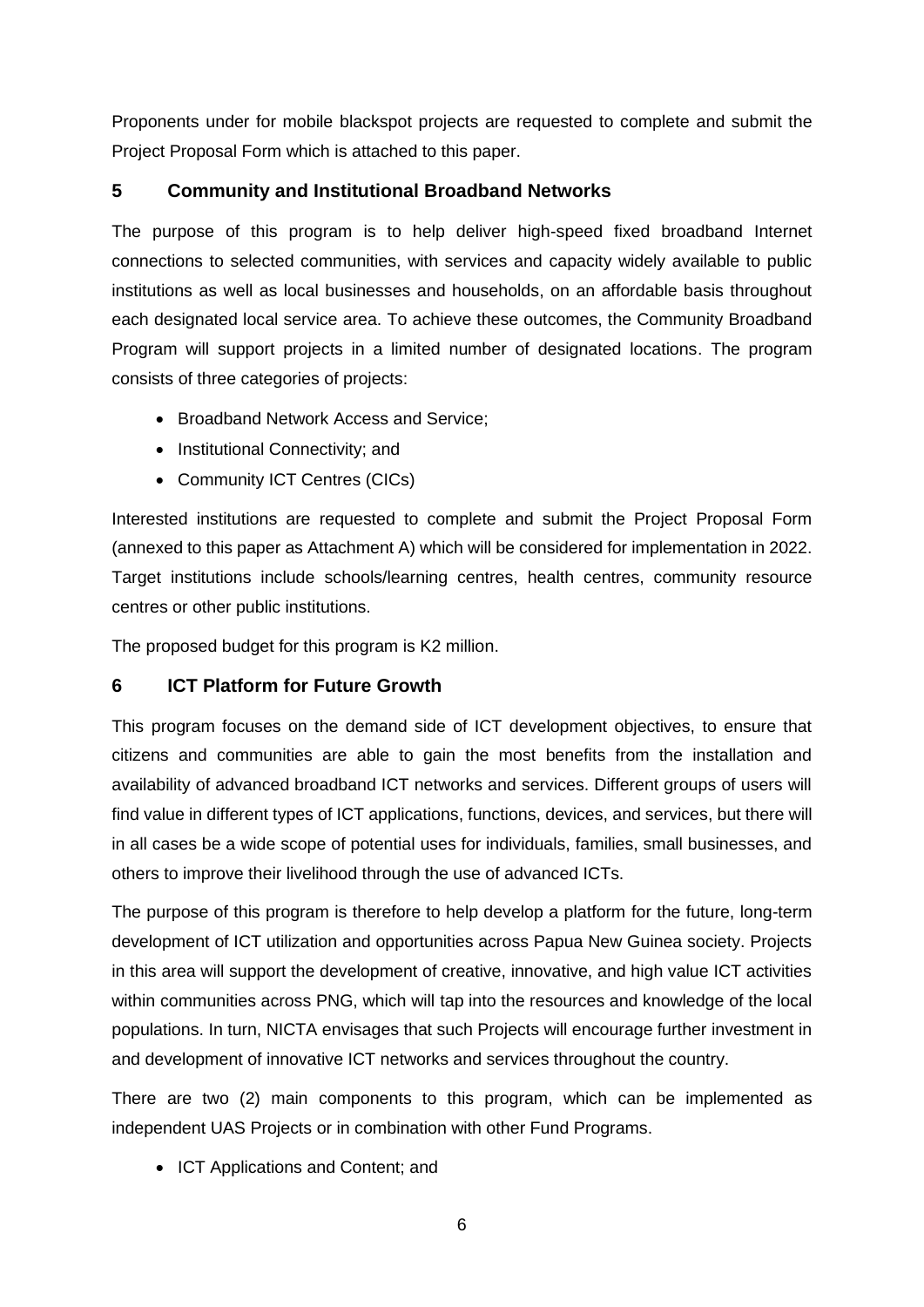• Digital Literacy

Proponents are requested to complete and submit the Project Proposal Form (annexed to this paper as Attachment A) which will be considered for implementation in 2022. Local MSMEs particularly in the ICT space are encouraged to participate under this program.

The proposed budget for projects under this program is K1.0 million.

# <span id="page-7-0"></span>**7 Expansion of Broadcasting Network Coverage**

This program addresses the objective of extending coverage of radio and digital television broadcasting to all citizens and communities in PNG. The UAS Board and NICTA aim to support growth of the broadcasting sector through targeted use of UAS Fund resources to close gaps and assist low-income consumers where the broadcasting market may not reach. Projects in this program would focus on support for infrastructure expansion, primarily through enhancement or installation of broadcast antennae on existing or new towers, in close coordination with the rollout of mobile telecommunications infrastructure under Program 1, as well as potential assistance for low-income households with the costs of the digital broadcasting transition, via discounts on set-top boxes.

This program could be implemented through projects extending coverage for

- Radio Broadcasting; and
- Television Broadcasting

The proposed project under this program will cost a total of K1 Million.

# <span id="page-7-1"></span>**8 Other Projects**

# <span id="page-7-2"></span>**8.1 Development Partnership Projects**

All projects proposed by development partners including International Telecommunication Union (ITU), Asia Pacific Telecommunity (APT) and other interested parties may be considered under this category. K1 Million will be appropriated for this project.

# <span id="page-7-3"></span>**8.2 Emergency Telecommunications**

NICTA also proposes to appropriate funds for Emergency Telecommunications response to support emergency operations for State of Emergencies related to natural disasters and pandemic disease outbreaks. NICTA also clarifies that this project will only be implemented in the event a State of Emergency has been declared with the need for an Emergency Telecommunications response. An amount of K1 Million has been earmarked for this project.

A total of K2 Million will be allocated for all projects under the Other Projects program.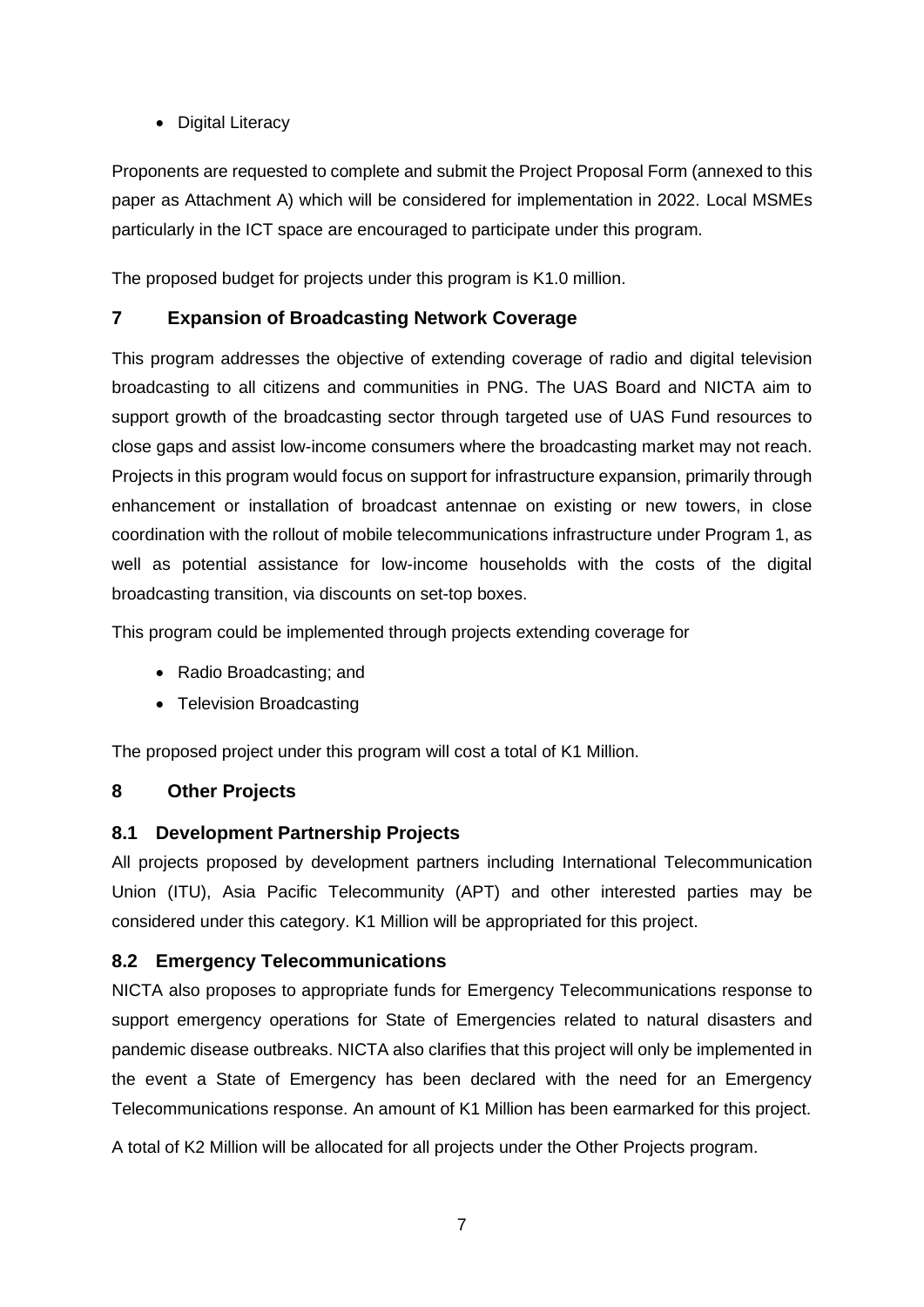# <span id="page-8-0"></span>**9 Budget**

The total indicative budget for the proposed projects in all Programs as well as other Projects is set at K20.0 million. The total indicative budget and allocations for specific UAS Projects under each Program are estimates for initial planning purposes and subject to ongoing review and updating by the UAS Board and NICTA.

## <span id="page-8-1"></span>**9.1 Implementation Schedule**

Following this consultation, NICTA will finalise the report for the proposed projects for submission to the UAS Board for consideration. The UAS Board will then prepare the 2022 UAS Projects Report for submission to the Minister for Information and Communications Technology for consideration.

Subject to obtaining timely approvals required in the Act, NICTA aims to have the UAS Projects for 2022 implemented in early 2022.

## <span id="page-8-2"></span>**10 Consultation**

NICTA hereby invites stakeholders, licensed operators and the general public to submit comments on the proposed UAS Projects for 2022 and /or submit project proposals. Further, NICTA also invites proposals for potential UAS Projects not covered in the list of proposed projects for consideration to be implemented in 2022. In this connection NICTA has also prepared the proposal form which is available on the NICTA website at *[www.nicta.gov.pg](file:///C:/Users/rgriffin/Documents/UAS%202019/UAS%202020%20Project%20Proposals/www.nicta.gov.pg)*.

Copies of all submissions received will be published on NICTA's Public Register. Additional procedural information is set out in the Guidelines on the submission of written comments to public consultations and public inquiries, which are available on NICTA's Public Register.

#### <span id="page-8-3"></span>**11 Contact**

If you have any enquiries relating to this consultation, please address them to the following emails in the first instance; *viru@nicta.gov.pg*, *wsuti@nicta.gov.pg* or *[mkapal@nicta.gov.pg](mailto:mkapal@nicta.gov.pg)*.